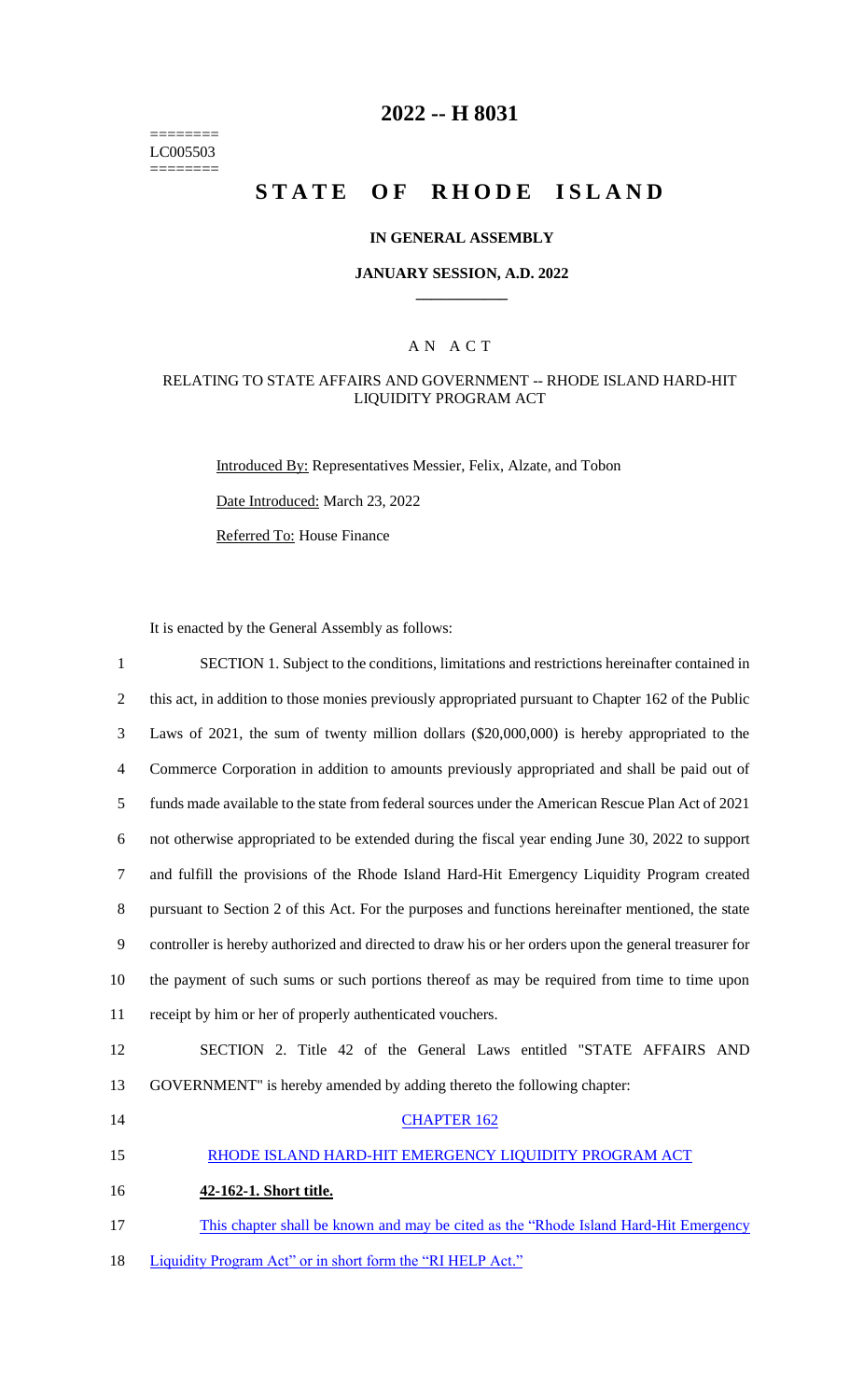## **42-162-2. Purpose.**

| $\overline{2}$ | The purpose of the RI HELP act program is to provide a special America Rescue Plan Act                    |
|----------------|-----------------------------------------------------------------------------------------------------------|
| 3              | of 2021, (ARPA), Publ. L. 117-2, fund for those hard-hit companies in industries which have not           |
| $\overline{4}$ | received more than five hundred thousand dollars (\$500,000) from other ARPA programs                     |
| 5              | administered by the state or the commerce corporation in response to the coronavirus pandemic             |
| 6              | and who need additional funds to support operations to ensure that companies do not fail due to a         |
| 7              | loss of liquidity from the single or repeated cessation and reopening of operations.                      |
| $\,8\,$        | 42-162-3. Eligibility.                                                                                    |
| 9              | Eligibility for aid to be provided pursuant to the provisions of this chapter shall be                    |
| 10             | determined based on an application filed with the commerce corporation with supporting financial          |
| 11             | documentation. There shall be three (3) categories of eligible recipients of aid under the RI HELP        |
| 12             | act:                                                                                                      |
| 13             | (1) Regular eligibility shall be open to all domestic registered entities and Rhode Island                |
| 14             | residents operating non-registered businesses, such as sole-proprietorships, partnerships or              |
| 15             | associations, with up to five million dollars (\$5,000,000) in annual sales based on calendar 2019 or     |
| 16             | FY 2019, as elected by the applicant, and who can show a drop in sales of at least thirty percent         |
| 17             | (30%) in each month from July 2020 to June 2021 as compared to the corresponding months from              |
| 18             | <b>July 2018 to June 2019.</b>                                                                            |
| 19             | (2) Program eligibility shall be open to those companies eligible under subsection (1) of                 |
| 20             | this section that can show a drop in monthly sales of at least fifty percent (50%) over the course of     |
| 21             | at least three (3) months during the period from November 2020 to June 2021 as compared to the            |
| 22             | corresponding months from November 2018 to June 2019.                                                     |
| 23             | (3) With regard to companies operating in the travel industry including companies engaged                 |
| 24             | in travel, event and cultural activities that would otherwise qualify pursuant to the provisions of       |
| 25             | subsections $(1)$ or $(2)$ of this section, but for the annual sales limitations above, there shall be no |
| 26             | limit on the size of the company based on annual sales revenue.                                           |
| 27             | 42-162-4. Benefits to be provided.                                                                        |
| 28             | (a) Companies eligible under $\S$ 42-162-3 shall be eligible for different amounts of aid based           |
| 29             | on the percentage loss in sales. The aid further shall be calculated based on the total "fixed costs"     |
| 30             | paid over the course of a year. Each application shall declare how much the applicant pays in annual      |
| 31             | fixed costs for the year which ended December 31, 2021 or June 30, 2022, at the election of the           |
| 32             | applicant.                                                                                                |
| 33             | (b) For the purposes of this section, "fixed costs" shall be defined as including, but not                |
| 34             | being limited to:                                                                                         |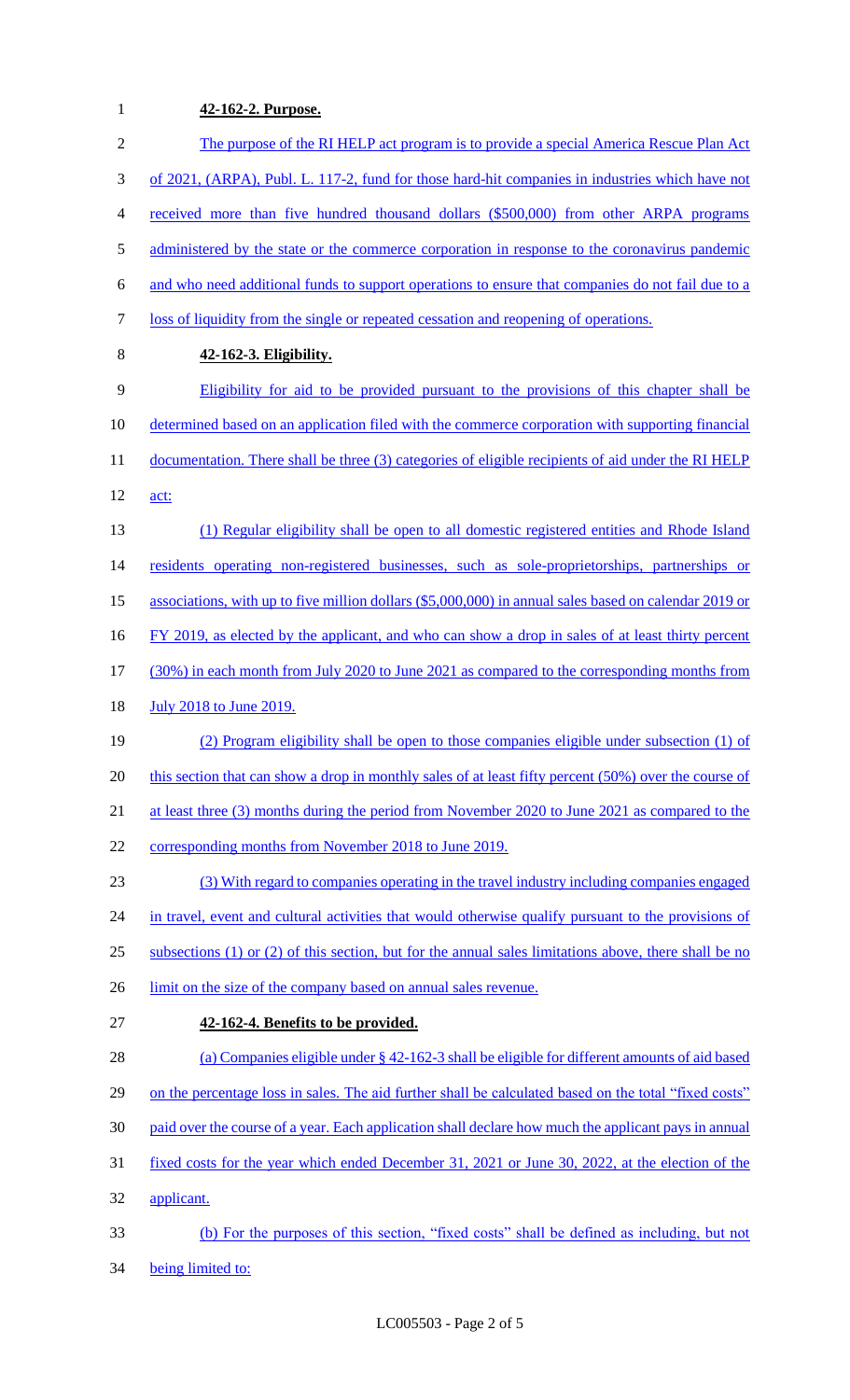| $\mathbf{1}$     | (1) One hundred percent (100%) of costs for leases or rent payments for buildings, offices,         |
|------------------|-----------------------------------------------------------------------------------------------------|
| $\overline{2}$   | land, machinery, equipment, vehicles, and mortgage payments including all principal and interest    |
| 3                | incurred for participation in the Main Street Lending Program established by the Federal Reserve    |
| $\overline{4}$   | and terminated on January 8, 2021, and involuntary prepaid principal and interest payments,         |
| 5                | property tax payments to a municipality, finance costs, insurance premiums, license fees, and costs |
| 6                | for personal protective equipment purchased by the company in connection with its operations or     |
| $\boldsymbol{7}$ | for use by its employees, guests, or customers.                                                     |
| $8\,$            | (2) Twenty percent (20%) of employee costs for salaries and benefits not paid on a per              |
| 9                | project or other temporary basis.                                                                   |
| 10               | (3) Any travel industry company, for the purposes of this section, "fixed costs" shall              |
| 11               | include one hundred percent (100%) of lost tour operating margins and advertising and marketing     |
| 12               | costs paid during the year ending December 31, 2021 or June 30 2022, as elected by the applicant.   |
| 13               | "Lost tour operating margins" means the difference between the gross margins actually earned        |
| 14               | during twelve (12) month period that ended December 31, 2021, or June 30, 2022, as elected by       |
| 15               | the applicant and the comparable period ending in 2019.                                             |
| 16               | (c) For the calculation of aid based on losses in sales for all non-travel industry eligible        |
| 17               | companies under § 42-162-3, aid shall be calculated as equal to:                                    |
| 18               | (1) One hundred percent (100%) of fixed costs if sales dropped more than seventy percent            |
| 19               | $(70\%)$ ;                                                                                          |
| 20               | (2) Sixty percent (60%) of fixed costs if sales dropped between fifty percent (50%) to              |
| 21               | seventy percent $(70\%)$ ; or                                                                       |
| 22               | (3) Forty percent (40%) of fixed costs if sales dropped more than forty percent (40%) but           |
| 23               | less than fifty percent (50%).                                                                      |
| 24               | (d) For the calculation of aid based on losses in sales for eligible companies under $\S$ 42-       |
| 25               | 162-3, the aid shall be increased as follows:                                                       |
| 26               | $(1)$ Twenty-five percent $(25%)$ on total fixed reimbursement in the event of a decline in         |
| 27               | sales of at least fifty percent $(50\%)$ in three $(3)$ months;                                     |
| 28               | (2) Thirty-five percent $(35%)$ if sales declined at least fifty percent $(50%)$ in four $(4)$      |
| 29               | months of the period; or                                                                            |
| 30               | (3) Forty percent (40%) surcharge if sales declined at least fifty percent (50%) in five (5)        |
| 31               | or more months.                                                                                     |
| 32               | (e) No applicant may receive more than ten million dollars $(\$10,000,000)$ under this              |
| 33               | chapter.                                                                                            |
| 34               | (f) In the event there is insufficient money appropriated to the program to support the             |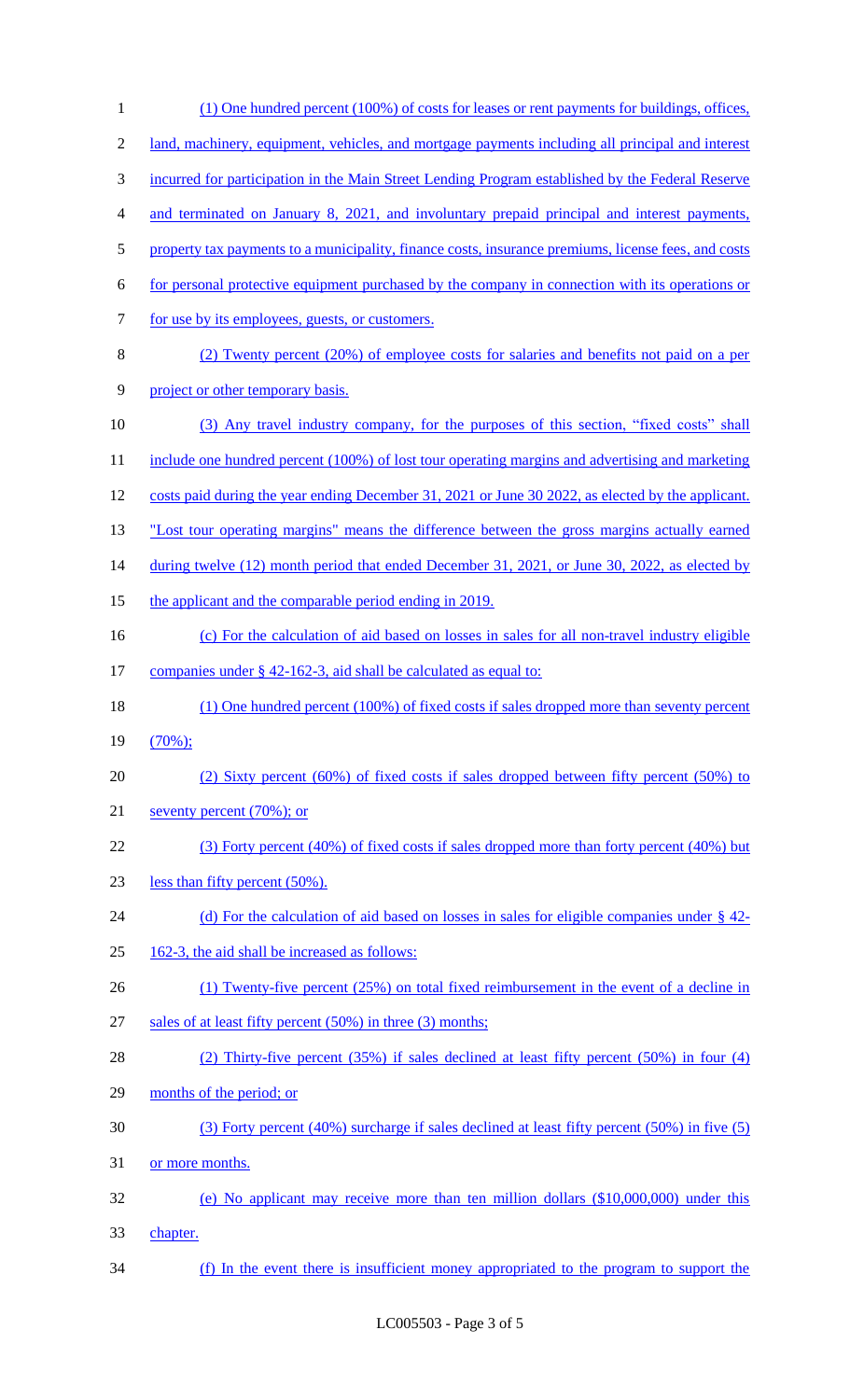- 1 benefit calculations, payments shall be made on a pro rata basis based on eligible aid to be paid to
- 2 all approved applicants who file their applications on or before June 1, 2022.

### 3 **42-162-5. Sunset.**

- 4 This chapter shall sunset upon the payment of all monies appropriated to support this
- 5 program, or one year after the end of the state of emergency declared under law related to the
- 6 coronavirus pandemic, or January 1, 2023 whichever is later.
- 7 **42-162-6. Severability.**
- 8 If any provision of this chapter or its application to any person, agency, or circumstances,
- 9 is held invalid by a court of competent jurisdiction, the remainder of the chapter and the application
- 10 of the provision to other persons, agencies, or circumstances, shall not be affected thereby. The
- 11 invalidity of any section or sections, or part of any section or sections, of this chapter shall not
- 12 affect the validity of the remainder of the chapter.
- 13 SECTION 3. This act shall take effect upon passage.

#### LC005503  $=$

========